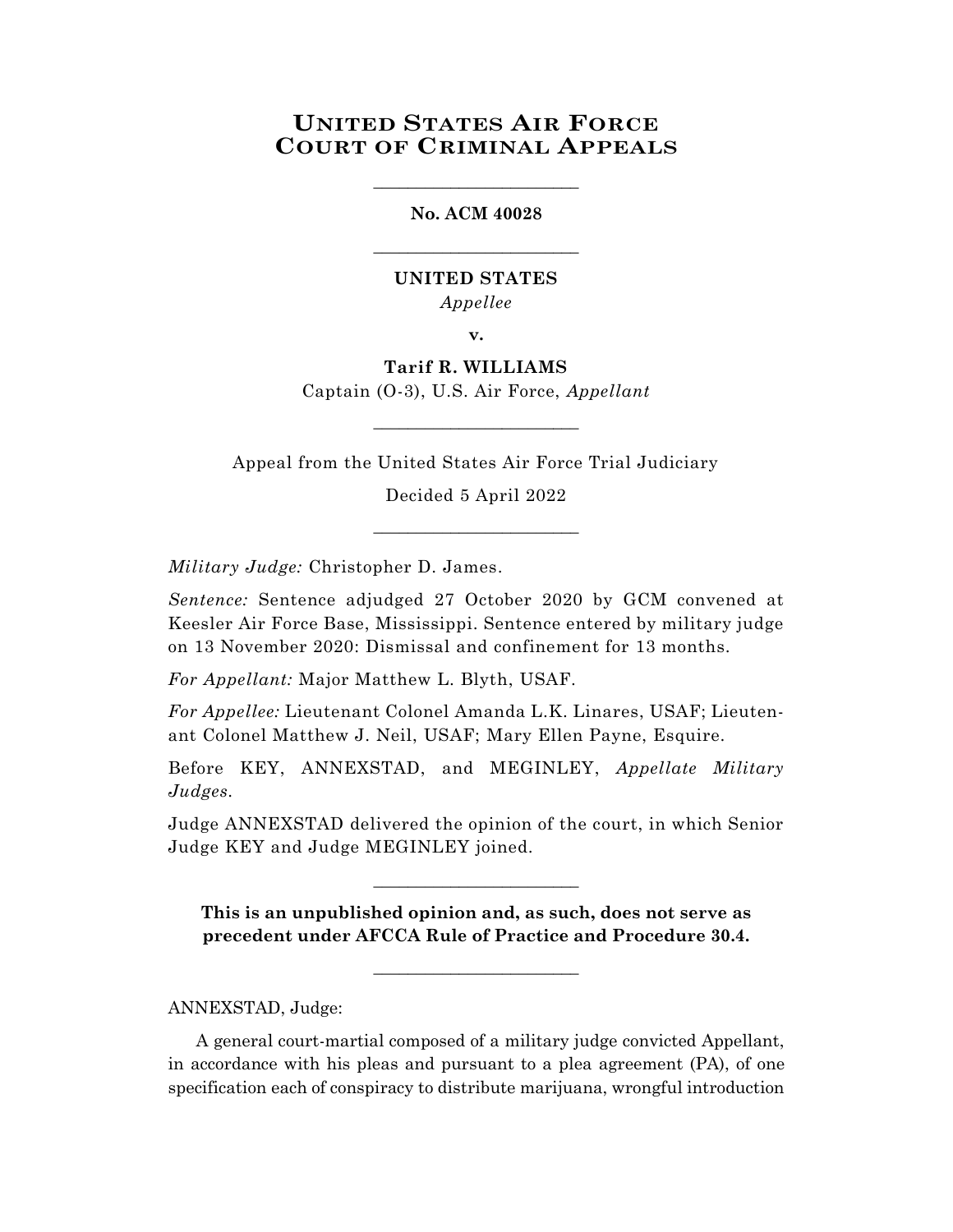of marijuana onto a military installation, and wrongful use of marijuana on divers occasions in violation of Articles 81 and 112a, Uniform Code of Military Justice (UCMJ), 10 U.S.C. §§ 881, 912a.<sup>1,2</sup>

The PA provided that the military judge must enter a sentence consisting of a dismissal. It also provided for a confinement range of between 0 and 24 months for each of the conspiracy and wrongful introduction offenses, and a confinement range of between 0 and 6 months for the wrongful use offense. Lastly, the PA also provided that any periods of confinement were to be served concurrently. There were no other limitations on the sentence that could be imposed. After accepting Appellant's pleas of guilty, the military judge sentenced Appellant to a dismissal and 13 months of confinement. <sup>3</sup> Appellant subsequently requested the convening authority both defer and waive the automatic forfeitures in his case for the benefit of his son. On 10 November 2020, the convening authority signed a Decision on Action memorandum indicating she was taking no action on the findings and sentence and denying Appellant's request for deferment and waiver of the automatic forfeitures "due to the egregious nature of the charges" of which Appellant was convicted.

On appeal, Appellant raises two issues: (1) whether Appellant's sentence is inappropriately severe; and (2) whether the convening authority abused her discretion by denying Appellant's request to defer forfeitures. <sup>4</sup> With respect to issue (2), we have carefully considered Appellant's contention and find it does not require further discussion or warrant relief. *See United States v. Matias*, 25 M.J. 356, 361 (C.M.A. 1987). With respect to the remaining issue, we find no error materially prejudicial to a substantial right of Appellant and affirm the findings and sentence.

<sup>1</sup> All references to the UCMJ are to the *Manual for Courts-Martial, United States* (2019 ed.).

<sup>2</sup> Pursuant to the plea agreement, the convening authority withdrew and dismissed (with prejudice upon completion of appellate review) one specification of attempted possession of marijuana with the intent to distribute in violation Article 80, UCMJ, 10 U.S.C. § 880.

<sup>3</sup> The military judge sentenced Appellant to 13 months' confinement for the conspiracy specification, 13 months' confinement for the wrongful introduction specification, and 3 months' confinement for the wrongful use specification, running concurrently. At the time of his sentence announcement, the military judge also recommended the convening authority waive the automatic forfeitures for the benefit of Appellant's son.

<sup>4</sup> Both issues were personally raised by Appellant pursuant to *United States v. Grostefon,* 12 M.J. 431 (C.M.A. 1982).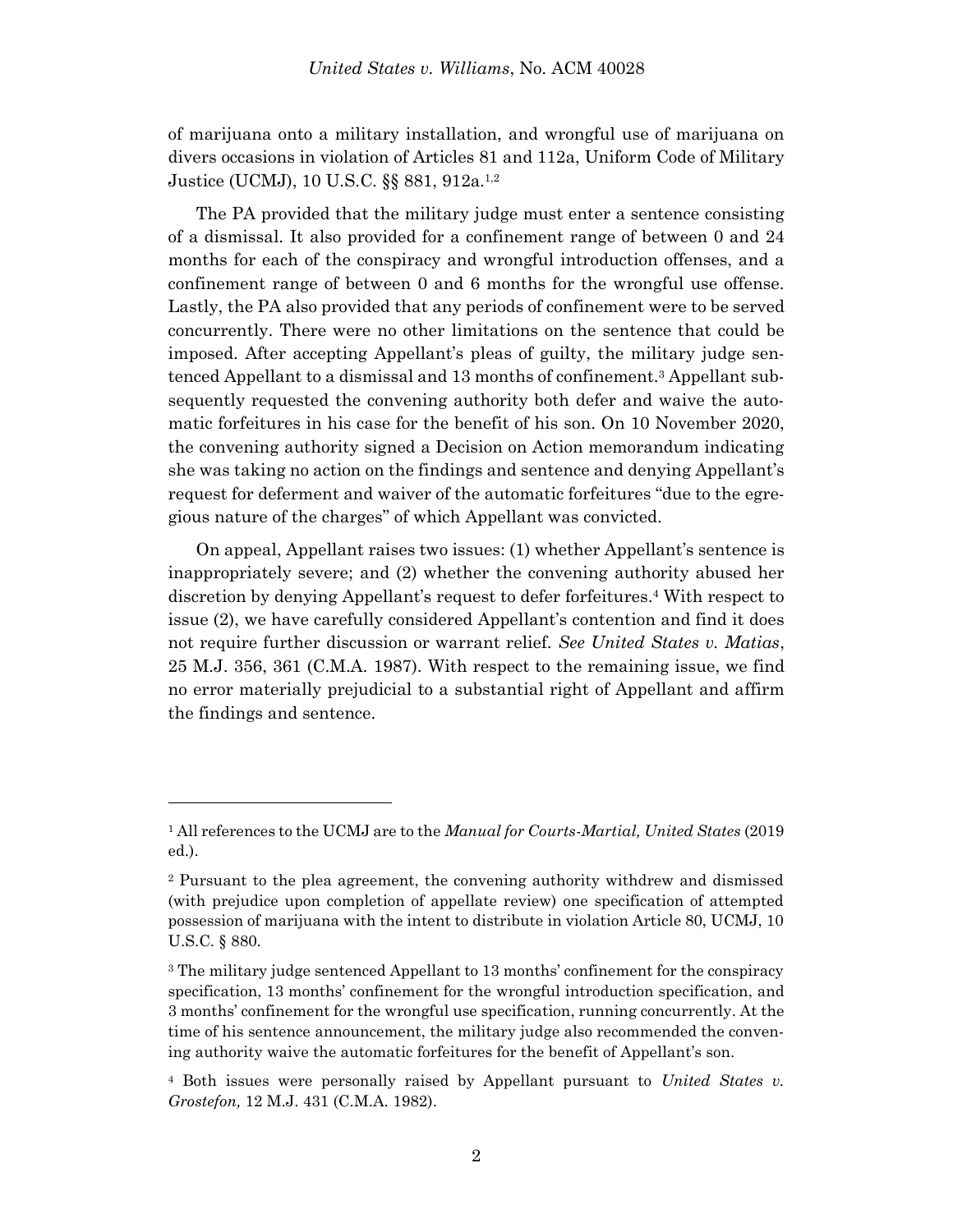#### **I. BACKGROUND**

Appellant joined the United States Air Force on 23 June 2012 and continuously served as a cyberspace operations officer. In November 2018, he volunteered for a one-year deployment to Al Udeid Air Base (AUAB) in Qatar. Shortly, after his arrival in Qatar, he met and entered into a romantic relationship with JS, a defense contractor, who worked on base. Between February and July 2019, Appellant smoked marijuana with JS on two occasions at her off-base apartment in Qatar. Through JS, Appellant met "Kev," also known as "Trav," and another individual, EJ, also known as "E." During group discussions that followed, Appellant agreed to deliver marijuana to Kev and EJ in exchange for money. Specifically, the group devised a plan to ship marijuana to Appellant at AUAB, using a fake name to hide Appellant's participation but including the actual mailing address for the Combined Air Operations Center (CAOC) on AUAB. Appellant would pick up the marijuana at the CAOC and deliver it to Kev off base in Qatar. Kev and EJ then planned to distribute the marijuana to others in Qatar.

Between July and August 2019, Appellant received two packages at the CAOC, one containing marijuana and the other containing electronic cigarettes which are contraband in Qatar. In accordance with their plan, Appellant picked up the packages from the CAOC and delivered or attempted to deliver them to Kev. Appellant received approximately \$1,366.00 for the first delivery. About a month later, military personnel picking up parcels at Doha International Airport in Qatar for delivery to AUAB detected the scent of marijuana in a bag of packages. When the mail truck arrived on AUAB, the mail clerks removed the suspected bag first and brought it to their supervisor's office. A short while later, security forces investigators responded to the mail facility with a drug detection dog. After the dog detected the smell of marijuana, investigators opened the package and discovered that it contained over two pounds of marijuana. The investigators then created a decoy package, with a tracking device, which Appellant later picked up at the CAOC and took to his on-base dorm room. Shortly thereafter, investigators arrived at Appellant's room where they found and seized the decoy package with Appellant's consent.

Following a rights advisement, Appellant admitted to his role in the conspiracy to distribute marijuana and consented to a search of his cell phone. Investigators found text and WhatsApp<sup>5</sup> messages between Appellant, JS, Kev, and EJ regarding the group's illegal plans. Within 24 hours, Appellant was returned to duty at Keesler Air Force Base (AFB), Mississippi. Appellant con-

l

<sup>5</sup> WhatsApp is a social media messaging application.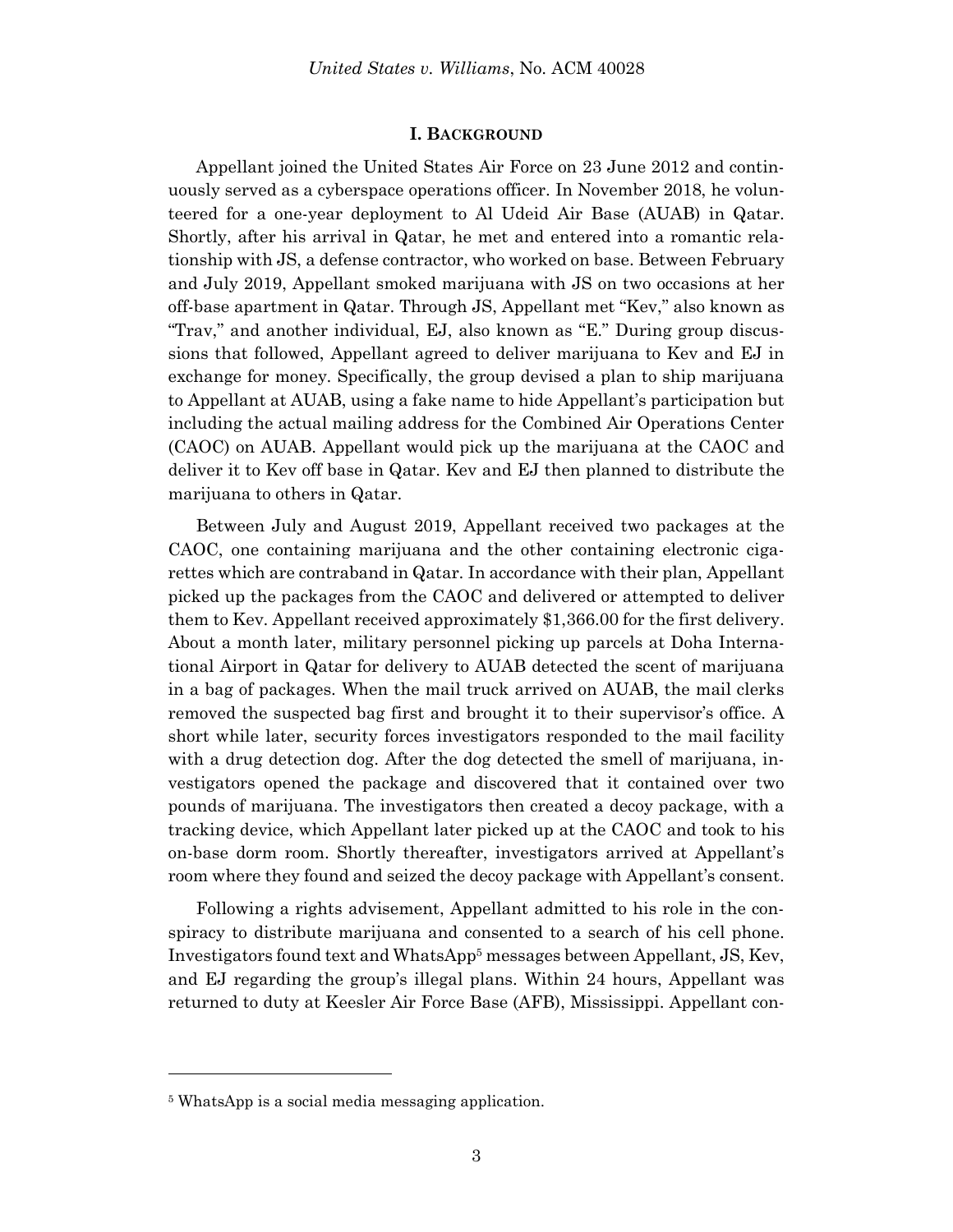sented to a urinalysis after arriving at Keeler AFB, and his urine tested positive for tetrahydrocannabinol, the principal psychoactive ingredient in marijuana.

## **II. DISCUSSION**

Appellant contends that his sentence is inappropriately severe given the nature of his convicted offenses. Specifically, Appellant contends that the military judge failed to consider Appellant's "strong" rehabilitation potential. Appellant also argues that the convening authority's denial of his request to waive the automatic forfeitures for the benefit of his son makes his sentence inappropriately severe. We disagree with Appellant's contentions and find no relief warranted.

## **A. Additional Background**

During sentencing, the military judge considered Appellant's convicted misconduct and evidence presented by the Government, including testimony from Appellant's deployed commander, Lieutenant Colonel (Lt Col) MP. Lt Col MP testified about the specific mission impacts caused by Appellant's actions. In particular, Lt Col MP highlighted the gap in manning caused by Appellant's redeployment and the one- to two-month delay for another military member to fill Appellant's billet. Furthermore, he explained that certain unit initiatives were also not completed due to the personnel shortage caused by Appellant not completing the deployment. The Government also presented Appellant's prior performance reports which were above average and unblemished.

The military judge also considered evidence presented by Appellant. This included witness testimony from two field grade officers who opined that Appellant was a good worker, supportive father, and that he had positive rehabilitation potential. Appellant presented numerous positive character letters. Additionally, Appellant provided an unsworn statement in which he took responsibility for his actions, expressed remorse, and said he recognized that his actions warranted a dismissal.

## **B. Law**

"We review sentence appropriateness de novo." *United States v. Datavs*, 70 M.J. 595, 604 (A.F. Ct. Crim. App. 2011) (citing *United States v. Baier*, 60 M.J. 382, 383–84 (C.A.A.F. 2005)), *aff'd*, 71 M.J. 420 (C.A.A.F. 2012). "We assess sentence appropriateness by considering the particular appellant, the nature and seriousness of the offense[s], the appellant's record of service, and all matters contained in the record of trial." *United States v. Anderson*, 67 M.J. 703, 705 (A.F. Ct. Crim. App. 2009) (per curiam) (citations omitted). While we have great discretion in determining whether a sentence is appropriate, we are not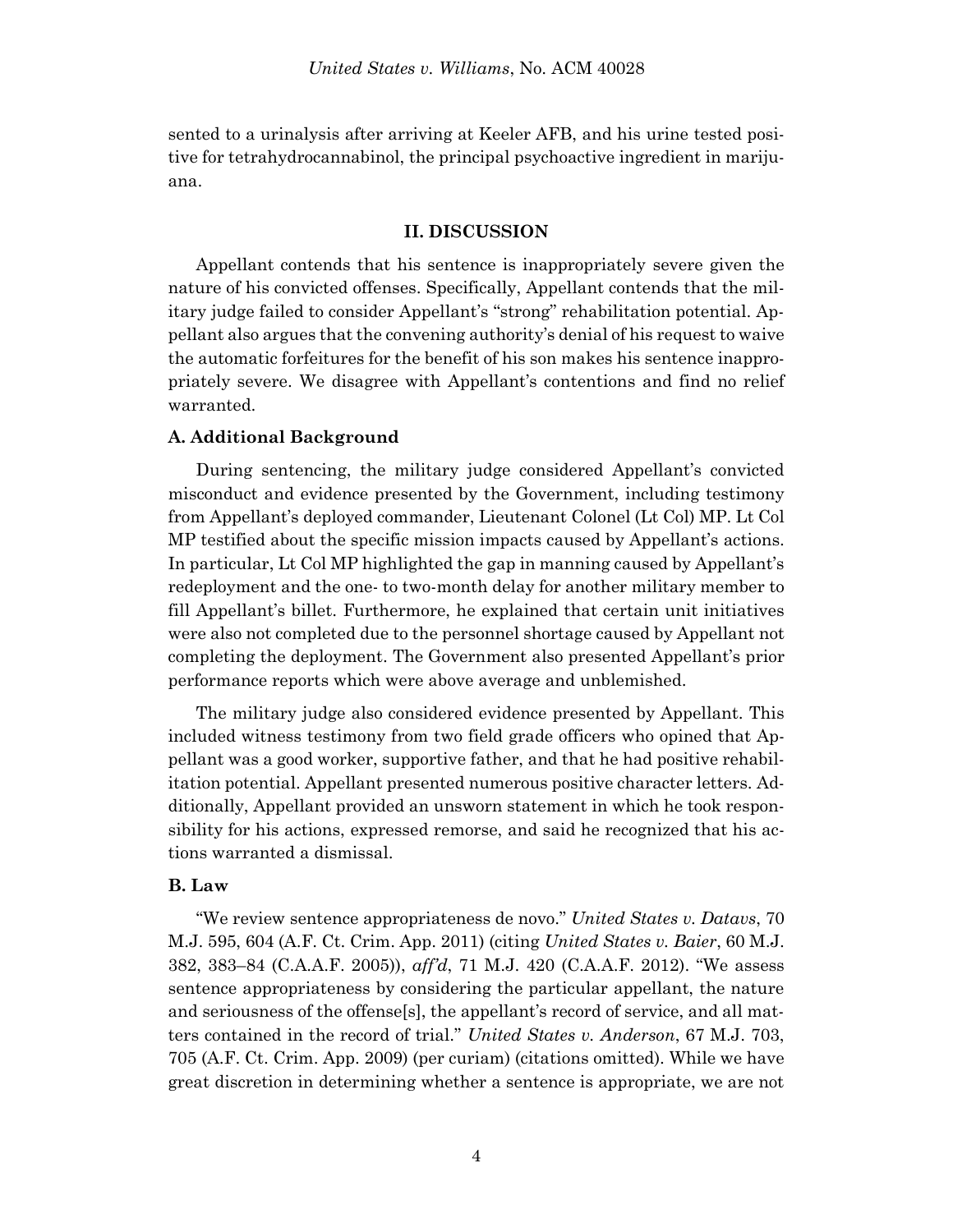authorized to engage in exercises of clemency. *United States v. Nerad*, 69 M.J. 138, 146 (C.A.A.F. 2010).

## **C. Analysis**

We have conducted a thorough review of Appellant's entire court-martial record, including his unsworn statement, officer performance reports, the testimony of the Defense's sentencing witnesses, and all materials submitted by Appellant during sentencing and clemency. We conclude that the nature and seriousness of the offenses clearly support the approved sentence. Here, Appellant not only wrongfully used marijuana on two occasions while deployed, but also was a key player in an international drug trafficking scheme. He caused illegal drugs to be trafficked into a foreign country hosting United States military personnel and had those drugs shipped to a secure military operations facility. He then delivered the contraband to two individuals who planned to distribute the drugs. Additionally, his actions had direct negative impacts on his unit's mission effectiveness.

Finally, we note that the adjudged sentence was just over half of what Appellant bargained for with the convening authority, and that Appellant has not cited any legal authority to support his contention that his sentence is inappropriately severe. Appellant's argument relies on matters previously considered by both the military judge during sentencing, and the convening authority during clemency. "While these matters are appropriate considerations in clemency, they do not show that the [A]ppellant's sentence is inappropriately severe." *United States v. Aguilar*, 70 M.J. 563, 567 (A.F. Ct. Crim. App. 2011). We find Appellant's recitation of these prior arguments devoid of any rationale for inappropriateness as a matter of law, and another attempt at clemency, which is not an authorized function of this court. *See Nerad*, 69 M.J. at 146. Understanding we have a statutory responsibility to affirm only so much of the sentence that is correct and should be approved, Article 66(d), UCMJ, 10 U.S.C. § 866(d), we conclude that the sentence is not inappropriately severe and we affirm the sentence.

#### **III. CONCLUSION**

The findings and sentence as entered are correct in law and fact, and no error materially prejudicial to the substantial rights of Appellant occurred. Articles 59(a) and 66(d), UCMJ, 10 U.S.C. §§ 859(a), 866(d).